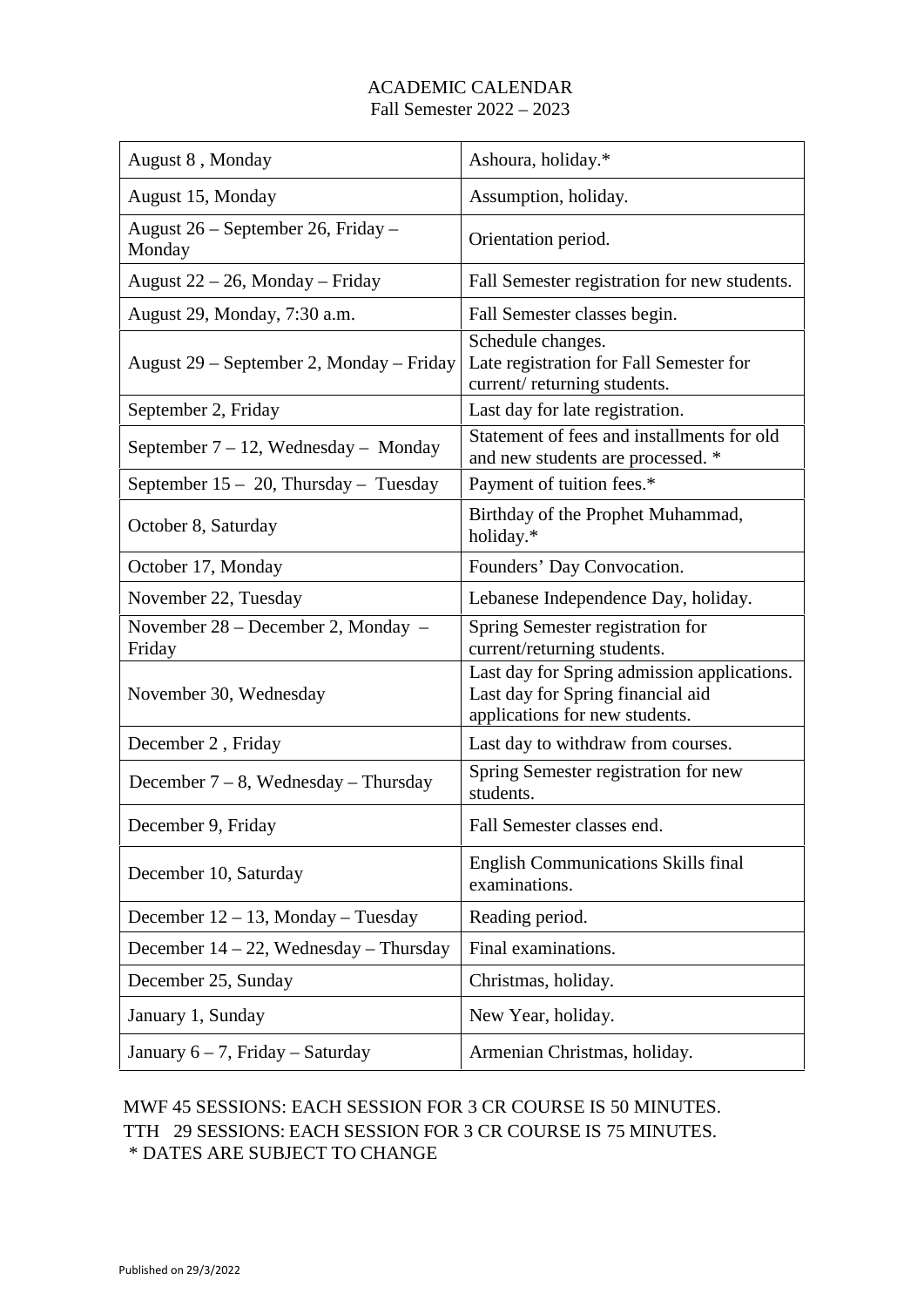| January 13 – February 13, Friday – Monday        | Orientation period.                                                                                            |
|--------------------------------------------------|----------------------------------------------------------------------------------------------------------------|
| January 16, Monday, 7:30 a.m.                    | Spring Semester classes begin.                                                                                 |
| January $16 - 20$ , Monday – Friday              | Schedule changes.                                                                                              |
| January 20, Friday                               | Last day for late registration.                                                                                |
| January 25 – 27, Wednesday – Friday              | Statement of fees and installments for old<br>and new students are processed. *                                |
| February $1$ – February 6, Wednesday –<br>Monday | Payment of tuition fees.*                                                                                      |
| February 9, Thursday                             | Saint Maroun, holiday.                                                                                         |
| February 16, Thursday                            | Vartanants, holiday.                                                                                           |
| March 25, Saturday                               | Eid Al-Bechara, holiday.                                                                                       |
| March 30, Thursday                               | Last day for Fall admission applications.<br>Last day for Fall financial aid applications<br>for new students. |
| April 7, Friday, 7:30 a.m.                       | Easter vacation begins.                                                                                        |
| April 11, Tuesday, 7:30 a.m.                     | Classes resume.                                                                                                |
| April 14, Friday, 7:30 a.m.                      | Greek Orthodox Easter vacation begins.                                                                         |
| April 18, Tuesday, 7:30 a.m.                     | Classes resume.                                                                                                |
| April $19 - 21$ , Wednesday – Friday             | Summer Session registration for<br>current/returning students.                                                 |
| April $22 - 23$ , Saturday – Sunday              | Eid al-Fitr, holiday.*                                                                                         |
| April 24, Monday                                 | Commemoration of the Armenian<br>Genocide, holiday.                                                            |
| April $25 - 28$ , Tuesday – Friday               | Fall Semester registration for<br>current/returning students.                                                  |
| April 28, Friday                                 | Last day for Fall financial aid applications<br>for current students.                                          |
| May 1, Monday                                    | Labor Day, holiday.                                                                                            |
| May 2, Tuesday                                   | Last day to withdraw from courses.                                                                             |
| May 10, Wednesday                                | Spring Semester classes end.                                                                                   |
| May 11, Thursday                                 | <b>English Communications Skills final</b><br>examinations.                                                    |
| May $12 - 14$ , Friday – Sunday                  | Reading period.                                                                                                |
| May $15 - 23$ , Monday – Tuesday                 | Final examinations.                                                                                            |
| May 28, Sunday                                   | Armenian First Independence Day, holiday.                                                                      |
| June 4, Sunday                                   | Baccalaureate Service.                                                                                         |
| June 9, Friday                                   | Commencement.                                                                                                  |

MWF 44 SESSIONS: EACH SESSION FOR 3 CR COURSE IS 50 MINUTES.

TTH 31 or 30 SESSIONS (Probable Closure: February 14): EACH SESSION FOR 3 CR COURSE IS 75 MINUTES.

\* DATES ARE SUBJECT TO CHANGE